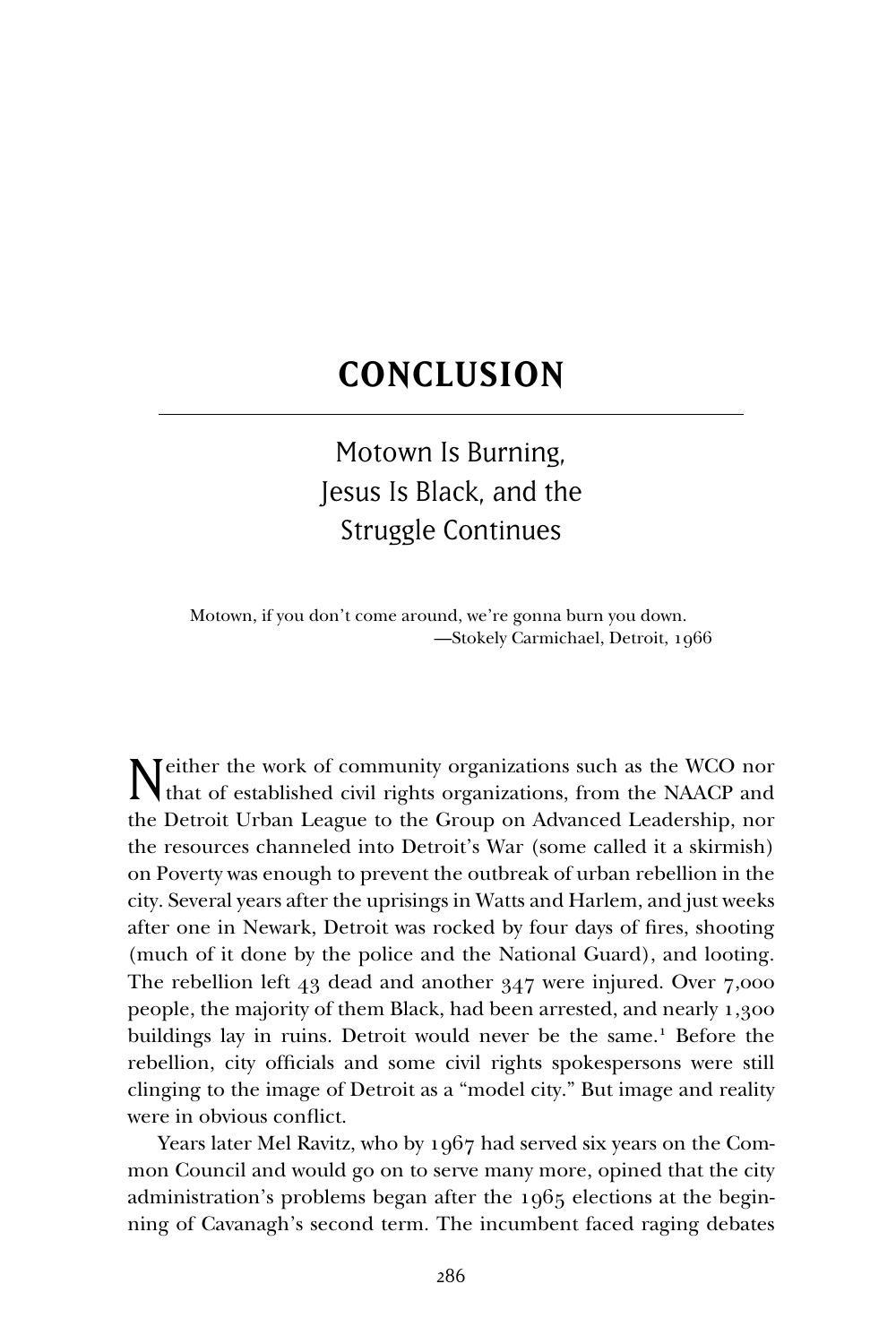over education, housing, and police-community relations, as well as heated disagreements with the council on budgetary issues. In the wake of the rebellion, Ravitz recalled, Cavanagh seemed "unable to comprehend what had happened. . . . I think he had begun to believe that some of the things that were being said about Detroit being a model city in regard to race relation were true. I think the riot stunned him and I don't think that he ever recovered thereafter."<sup>2</sup> Cavanagh's perplexity and paralysis can be seen as a metonym for the reaction of some segments of the liberal-labor coalition in general, and they were certainly characteristic of the reactions of many city leaders, who had never looked behind the thin veneer of progress.

The late 1960s found Detroit's economy in the midst of one of its longest boom cycles to date. Opportunities for Black industrial employment had been increasing steadily since 1963. Yet the unemployment rate for inner-city Black adults was stuck at 11 percent, more than triple the average for workers in the Detroit metropolitan region. Almost half of all Black public school students were dropping out before graduation, and unemployment among those twenty-five and under ranged from 30 to 40 percent. Even those who completed their high school education could expect to earn an average of sixteen hundred dollars less than their white counterparts. The economic inequality had a severe impact, with one of every three Black families living below the federal poverty line of three thousand dollars annual income. Detroit's War on Poverty was one of the largest local efforts in the nation, but of the 360,000 residents living in poverty only 70,000 were receiving direct aid.3 The rebellion brought the connections between race and poverty into stark clarity. On the one hand, it spurred a mad scramble for more funding from public, private, and especially religious sources and for more community organizing around the concept of self-determination. On the other hand, it fueled efforts to combat racial and economic exploitation at the point of production in the Detroit area plants.

Attendance at Central Congregational/Shrine of the Black Madonna skyrocketed after the rebellion, and Reverend Cleage soon became "the titular head of the 700,000-member Detroit Black community."4 Reverend Cleage had already launched an early version of his Black Christian nationalism movement by unveiling a large painting of the Black Madonna and child on Easter Sunday 1967. In this striking painting, which is eighteen feet high by nine feet wide, an imposing and very dark woman in a white headdress or veil and a white robe with a blue shawl cradles an equally dark infant swaddled in saffron cloth. The pair is posed before a blue sky standing defiantly on gray and rocky ground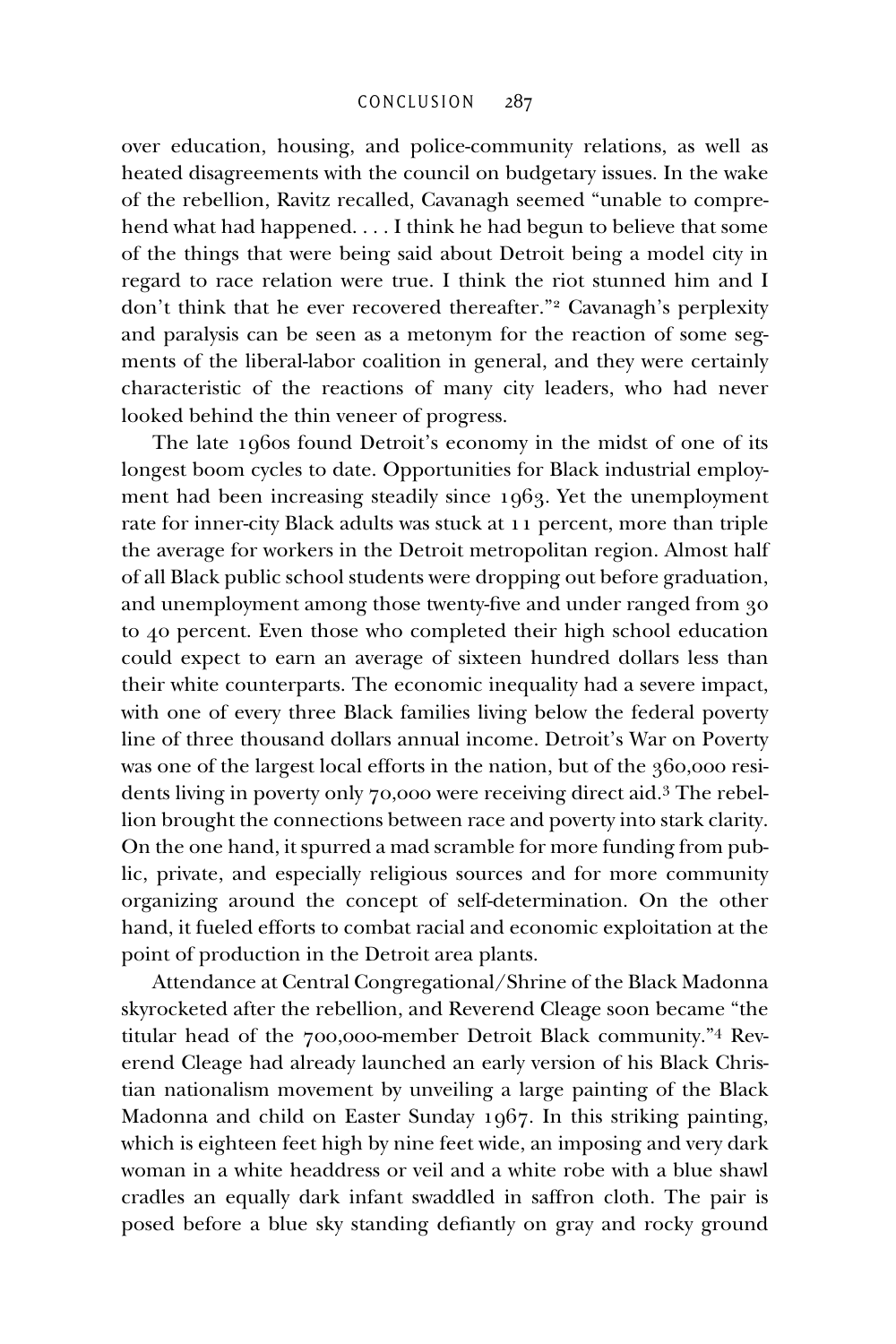with a town barely visible along the horizon. The portrait hangs in the church's chancel, above the altar, covering an original stained-glass window (from the old days of Brewster-Pilgrim Congregational) depicting Governor Bradford landing at Plymouth Rock.<sup>5</sup>

According to the artist, Glanton Dowdell, the portrait was meant to symbolize the connections between the Madonna and "any Negro mother, an ADC mother whose child goes wrong, anyone."6 The model for the Madonna is said to have been a young woman, Rose Walden, who lived in the neighborhood around the shrine. Because the infant is nestled against his mother, his face is not visible, but given Dowdell's troubled history, it is possible that he saw himself in the image of the Black Christ-child.<sup>7</sup> A native of Detroit, in 1949 Dowdell had been sentenced to a thirty- to forty-year sentence in the Jackson (Michigan) State Prison for second-degree murder. While in prison he honed his artistic ability and even assembled a one-man show of his "prison scenes" in Detroit before being paroled in 1962. He later became active in the Revolutionary Action Movement—a group that advocated armed self-defense and sponsored "gun clubs"—and worked in and around the developing radical Black Left. He also operated a small art gallery, which was destroyed during the rebellion, and helped to organize the 1966 Detroit Black Arts Conference. Dowdell was particularly close to General Baker, who helped him with the painting of the Black Madonna and Child.

Shortly after it was finished, Dowdell and Baker were convicted on concealed weapons charges.8 Before Reverend Cleage began his sermon marking the occasion of the unveiling, he offered a prayer for Baker and Dowdell, "the artists of the Black Madonna," who were to be sentenced the next day in Recorder's Court. "No justice could be served by sending these men to jail," Cleage intoned; their predicament was merely "part of being Black in a white man's world." Cleage then wondered whether, instead of a sermon, the congregation would not be better served by simply sitting and admiring the new chancel painting, "marveling that we have come so far that we can conceive of the Son of God being born of a black woman."

"Now we have come to the place," he continued,

where we not only can conceive of the possibility, but we are convinced, upon the basis of our knowledge and historic study of all the facts that Jesus was born to a black Mary, that Jesus, the Messiah, was a black man who came to save a black nation. It would have little significance if we unveiled a black Madonna and it had no more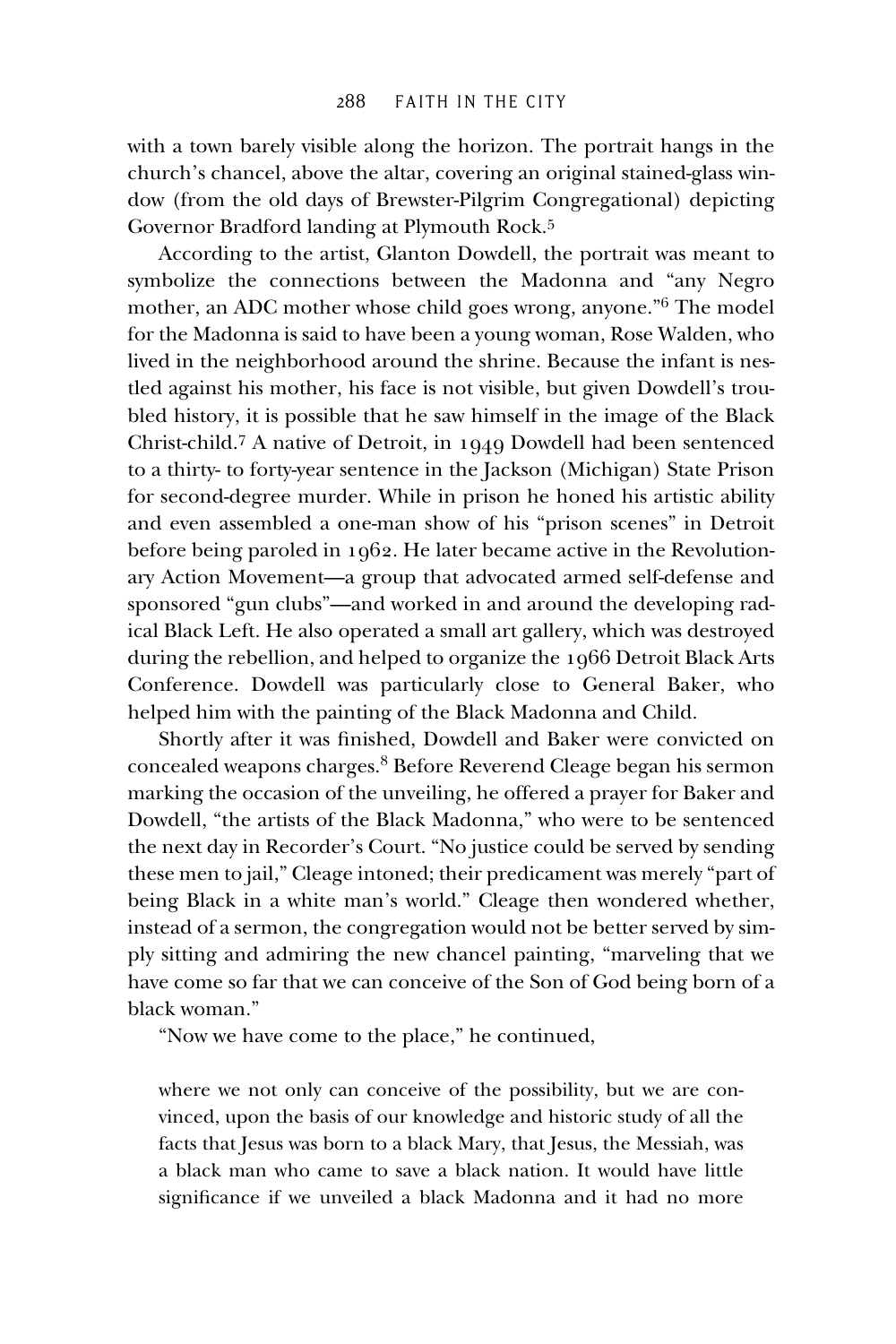

**Photograph of the Black Madonna and Child, Shrine (number 1) of the Black Madonna of the African Orthodox Christian Church, Detroit, Michigan. (Photograph by the author.)**

meaning than just another picture in a church. Our unveiling of the Black Madonna is a statement of faith.9

Hoping to produce a cultural, political, and religious "awakening" of Black peoples, the painting harmonized with Cleage's theology of a Black revolutionary Christ dedicated to the salvation of a Black nation.

Cleage's view on the subject of the Blackness of Christ and the Holy Family was intensely controversial, primarily because his interpretation was so literal and genealogical. "When I say Jesus was black, that Jesus was the black Messiah," he explained, "I'm not saying 'Wouldn't it be nice if Jesus was black?' or 'Let's pretend that Jesus was black' or 'It's necessary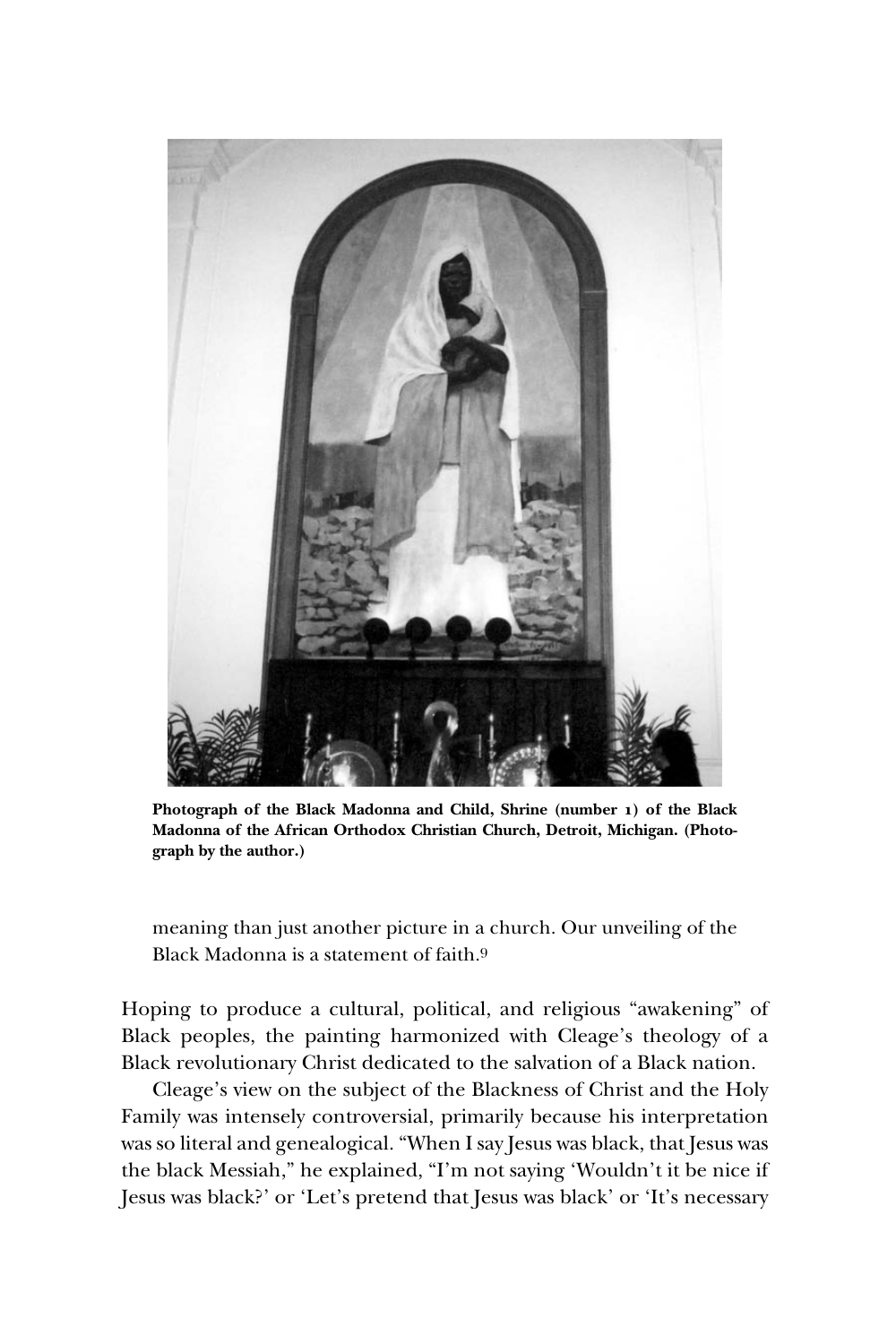psychologically for us to believe that Jesus was black.' I'm saying that Jesus WAS black."<sup>10</sup> Adopting a position not unlike that advanced by the white Christian Marxist Claude C. Williams, Cleage claimed that the Apostle Paul had confused the revolutionary message of Christianity with obscure supernaturalism in his efforts to "integrate" Christianity into the world beyond. The belief that Jesus was white, along with the idea that a highly spiritualized Christ was resurrected from the dead, was for Cleage at best a mystification and at worst a lie.<sup>11</sup>

Like Williams, in 1964 Cleage was put on ecclesiastical "trial" for his theological innovations. Undeterred by the Metropolitan Detroit Association of Congregational Churches or any other "church hierarchy," Cleage continued to trace the implications of his views, insisting that the original disciples were not primarily concerned with the bodily resurrection of Jesus but with the collective resurrection and salvation of the Black nation. Hence, he argued that Blacks—whether Christian, Muslim, or atheist—needed to get back to the original, and more authentic, message.<sup>12</sup>

In elaborating a Black Christian nationalism on the existence of an actual, flesh and blood, Black Messiah, Cleage was not working with a blank canvas. He drew, for example, on the legacy of Marcus Garvey and the UNIA's African Orthodox Church, which had also promoted the idea of a Black Christ. After 1924, Garveyites and members of the church had declared Jesus "the Black Man of Sorrow" and his mother "the Black Madonna." "Let us start our Negro painters getting busy," had proclaimed Archbishop George Alexander McGuire, "and supply a black Madonna and a black Christ for the training of our children." The vision of a Black Christ as one of the Prophets of Allah also featured in the theology of the Nation of Islam. While the NOI certainly taught that Christianity was a white man's religion, and while it denied that Jesus was the divine son of God and part of the Holy Trinity, Christ was nonetheless claimed as a prophet and a Black man. "Christ wasn't white," Malcolm X said in a 1963 interview in *Playboy*. "Christ was a black man." This view was also adopted by Cassius Clay when he converted to the NOI and took the name Muhammad Ali. Ali accepted as an article of his faith the idea that Christ was not white and that if Jesus had lived in Kentucky he "would be cooped up in the 'Jim Crow' cars.'"<sup>13</sup>

Cleage may also have drawn on a number of artistic sources for his belief in the Blackness of Jesus. Visual depictions of Jesus and Mary (and less often Joseph) as Black were not uncommon during and after the Harlem Renaissance. In Lawrence Jacobs's *Catholic New Orleans* (1941), an image of a Black Christ is included among the other icons in the reli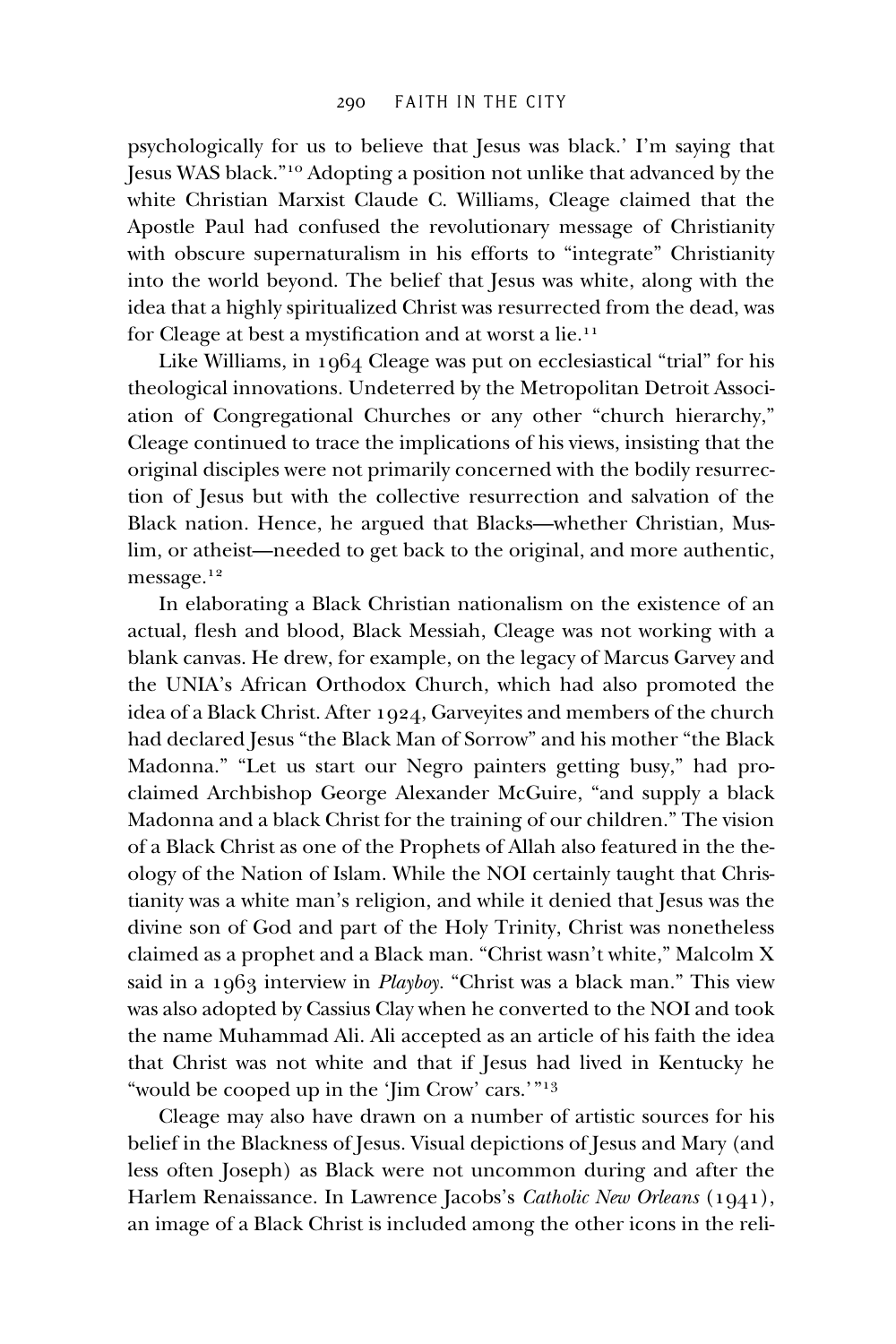gious store where a Black woman is shopping; while in William Johnson's *Jesus and Three Marys* (1939), a Black Jesus hangs on a large white cross, surrounded by three Black, horror-stricken Marys. These same four figures, accompanied by the two thieves who were crucified with Jesus on Calvary, also appear in Johnson's 1939 work, *Lamentations.*<sup>14</sup>

The poets Countee Cullen and Langston Hughes also contributed to the tradition. In poems such as "Christ Recrucified"  $(1922)$ , and especially the dense and plodding epic "The Black Christ" (1929), Cullen explores the thorny question of theodicy and Black suffering, depicting a world in which "Christ's awful wrong is that he's dark of hue." Similarly, in Hughes's "Christ in Alabama," written as part of his *Scottsboro Limited*  $(1932)$  collection, the poet creates a Black and southern Jesus crucified/ lynched.

*Christ is a nigger, Beaten and black:* On, bare your back.

*Mary is His mother:* Mammy of the South, Silence your Mouth.

*God's His Father—* White Master above, Grant us your love.

*Most holy bastard Of the bleeding mouth:* Nigger Christ On the cross of the South.

"Christ in Alabama" was composed at around the same time that Hughes said, in another poetic work, "Goodbye, Christ" to the "white man's" Jesus of hypocrisy, racism, and materialism.15

The effort to "blacken" Christ as a way of representing Black suffering and the search for justice was not limited to African Americans. In 1961, Black South African artist Ronald Harrison painted a Black Christ, who resembled anti-apartheid activist and African National Congress leader Albert Luthuli, being crucified by officials of the white South African government. The painting hung briefly in St. Luke's Anglican Church in Salt River before it was banned by the government and subsequently smuggled out of the country. (In 2004, the recently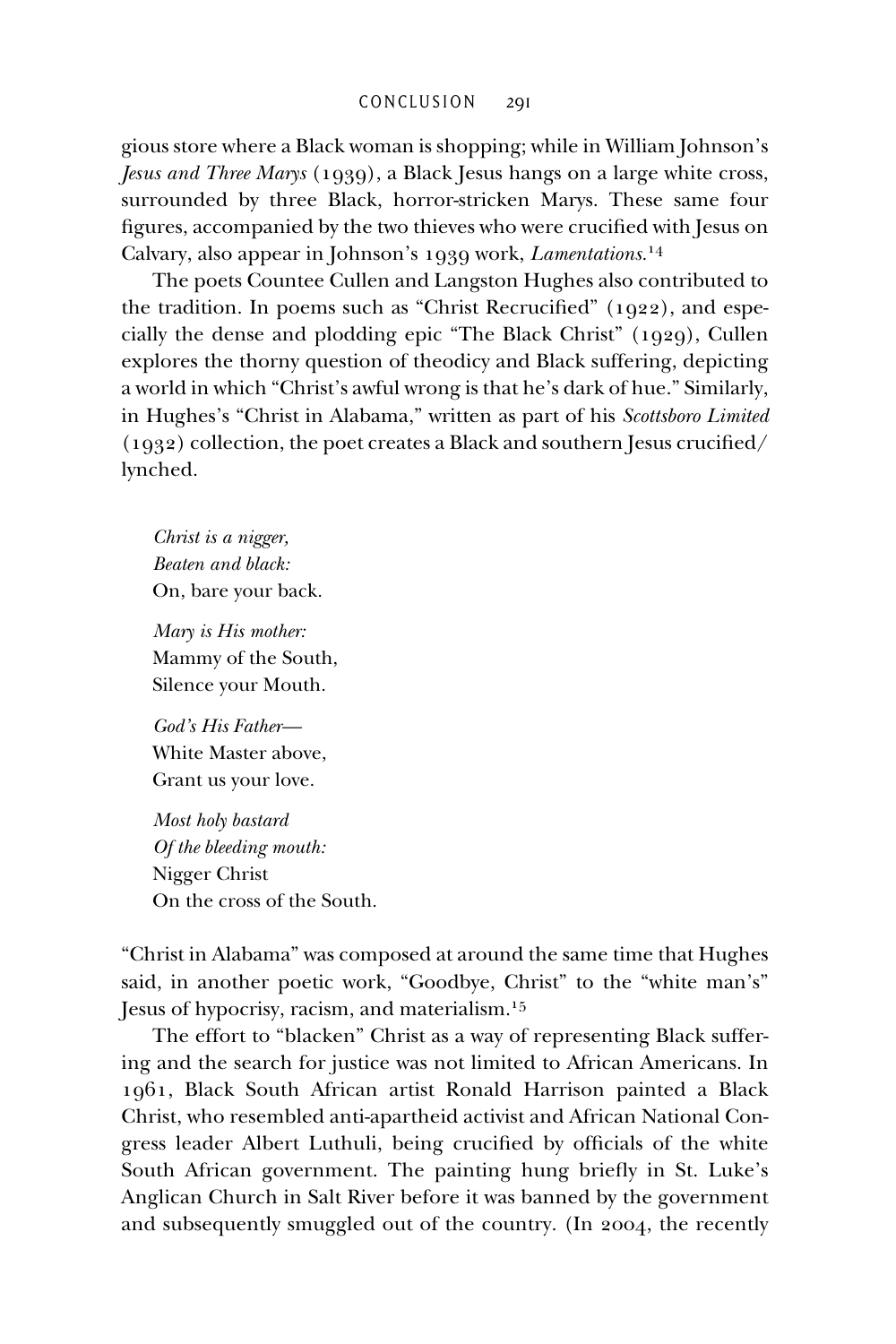discovered painting was returned to the country and prominently displayed on the walls of St. George's Cathedral in Cape Town.)<sup>16</sup> And in 1964 the people of Cardiff, Wales (perhaps inspired by Paul Robeson's participation in a demonstration of striking Welsh miners in London in the late 1920s and by his subsequent visits to Wales),<sup>17</sup> donated the "Wales Window for Alabama" to the Sixteenth Street Baptist Church one year after the bombing that murdered four Black girls and damaged the church's original stained glass. The Cardiff window, designed by stained-glass artist John Petts, features a Black Christ with head bowed, one hand outstretched in protest, the other extended in a sacrificial posture. Etched around the feet of Jesus are the words "You do it to me" in reference to Matthew 25:40: "And the King will answer them, 'Truly, I say to you, as you did it to one of the least of these my brethren, you did it to me.'"<sup>18</sup>

Given all of these prior depictions of a Black Christ, one wonders why Cleage's theology and the painting at his shrine caused such a stir. The shrine's Black Madonna was not the only Black religious icon created in Detroit during those postriot days. Immediately after the rebellion subsided, a minor war broke out over the coloring of the statue of Jesus outside the Sacred Heart Seminary on West Chicago Boulevard and Linwood. It was painted black and then repainted white within a span of a few days, after which a group of seminary students painted it black again. Across town at St. Cecilia's Roman Catholic Church, in 1969, a dome painting, "Black Christ," by local artist DeVon Cunningham, was unveiled. The work depicts an obviously Black Jesus surrounded by a multicultural cadre of angels. It was subsequently featured on the cover of *Ebony* magazine, accompanying an article entitled "The Quest for a Black Christ." The parish's Lebanese American priest, Fr. Raymond Ellis, explained that he and his congregants wanted to "affirm that Christ today *is also black*" as opposed to Cleage's insistence on the actual, literal, and historical Blackness of Jesus.19

The distinction is an important one. Cleage believed that "Black people cannot build dignity on their knees worshiping a white Christ."<sup>20</sup> A Black theology imagined as the religious arm of Black power demanded something more. For Cleage and BCN, the Black Christian nation had both religious and secular manifestations to the extent that the two could be separated. Synthesizing theology and Black power politics, in 1966, Cleage, along with Rennie Freeman, Ken Cockrel, Grace Lee and James Boggs, and others, organized the Inner-City Organizing Committee (ICOC), a local organization dedicated to improving the living conditions of inner-city residents, protecting their rights and inter-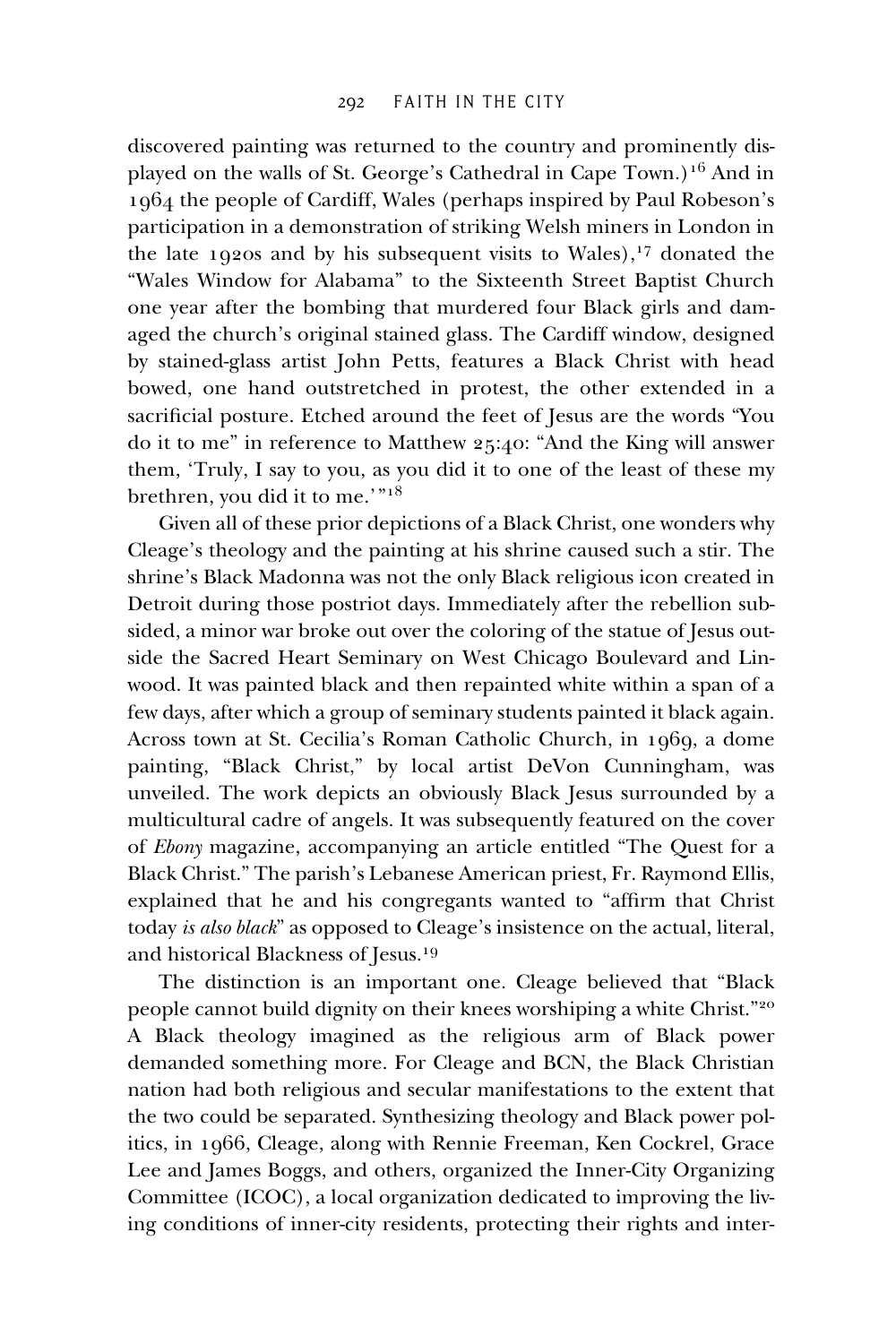ests, and increasing the Black population's consciousness of its history through cultural activities. The group also sought to develop a program for the complete and humane reorganization of urban life, including housing, education, transportation, industry, welfare, health, recreation, justice, and government, in accordance with modern social and technological developments.21 In short, it was yet another attempt by the Boggses to bring the revolution to Detroit.

In that same year, Cleage and Freeman also joined the Board of Directors of the Interfaith Foundation for Community Organizing. The IFCO described itself as "a unique coalition of Roman Catholic, Jewish, Protestant, Black and Methodist organizations" dedicated to "helping disadvantaged people to help themselves." Both the ICOC and IFCO were designed to take advantage of the millions of dollars being distributed to grassroots activists while maintaining community control of the programs those dollars supported.<sup>22</sup>

"We'll accept white money," Cleage remarked, "but not white leadership and dictation."<sup>23</sup> Insisting on self-determination for the poor, Reverend Cleage and others argued that past attempts to achieve residents' "maximum feasible participation" in antipoverty efforts had failed, chiefly because they failed to appreciate the distinction between Black participation and Black control or Black direction. With funding from organizations that were willing to abide by this position, such as the IFCO, Cleage transformed his church into a base of political, economic, religious, and cultural ferment. Of course, these ideas were not peculiar to Cleage or the political landscape of Detroit: the demands for community control and a political role for the Black church were part of larger national and historical trends.

In the late 1960s, Black religious scholars from different denominations and parts of the country began codifying a systematic Black theology. The writings of scholars such as James H. Cone, Gayraud Wilmore, Nathan Wright Jr., and Vincent Harding represented a concerted effort to separate African American Christianity from the theology of mainline white churches and seminaries.<sup>24</sup> Although Cleage was not a practicing theologian in the academic sense, he was a charter member of the National Committee of Black Churchmen—an interdenominational organization whose membership rolls included many of the new Black theologians. Cleage participated in the committee's first public theological discussions, which in essence launched Black theology as a religious and political movement.<sup>25</sup> The new movement shared a number of key features with liberation theology, which was growing out of the Latin American political and social struggles going on at the time. Like libera-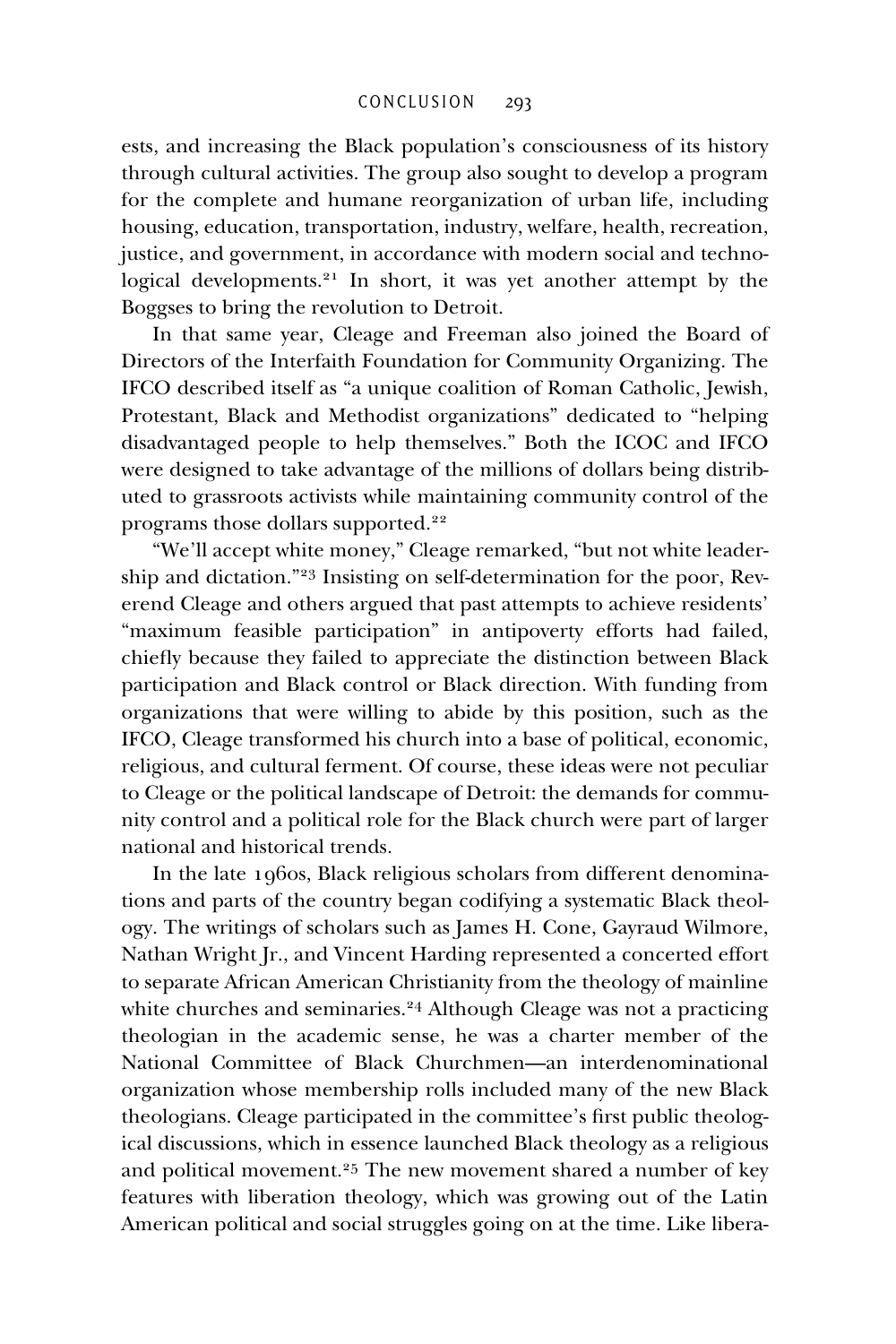tion theology, Black theology placed theology, religious practice, and the institutional resources of the church at the disposal of the oppressed.26

Cleage saw this as a very serious and practical enterprise that was aligned with other, more secular articulations of Black power—especially Charles V. Hamilton and Stokely Carmichael's 1967 volume *Black Power: The Politics of Liberation.* Cleage's quest for a revolutionary transformation of institutions and practices eventually motivated his defection from the National Committee of Black Churchmen, which he later denounced as a Black version of scholasticism "written for a white audience."27

Cleage's devotion to working with Black communities and organizations, along with his post-1965 aversion to electoral politics, explains the dizzying array of local and national organizations with which he collaborated after the 1967 rebellion. In addition to IFCO and the ICOC, he was a founder and cochairman with Glanton Dowdell of the City-Wide Citizens Action Committee. The committee was founded in August 1967 and immediately proclaimed itself the "New Black Establishment," committed to uniting the city's nationalists in an effort to "control everything." The funding it received from the Interfaith Emergency Council (nineteen thousand dollars) and IFCO (eighty-five thousand dollars) was used to establish the Black Star Coop and other community-based ventures. Horrified by the committee's nationalist bent, a group of Black liberals and moderates founded a rival group, the Detroit Council of Organizations, headed by the Rev. Roy Allen, which included the NAACP, the Cotillion Club, and the TULC among its members.<sup>28</sup>

In an effort to unify the two contingents, Cleage founded yet another organization, the Federation for Self-Determination, as a broad "popular front" uniting radicals and nationalists with moderates and liberals. He used his new column in the *Michigan Chronicle*—itself a sign of his newfound prominence—to issue repeated calls for unity.<sup>29</sup> Although Cleage's efforts produced some overlap in the two groups' membership, the Detroit Council of Organizations refused to be "united" out of existence. Toward the end of 1967 both the federation and the council sought comprehensive funding from the New Detroit Committee. This committee, whose purpose was to oversee efforts to repair the damage done by the rebellion, included Henry Ford II, Max Fisher, J. L. Hudson, and other powerful citizens, along with three Black militants—Rennie Freeman, Alvin Harrison, and Norvell Harrington of the ICOC—and six other, more moderate African Americans.30

Confronted with competing proposals from mutually hostile organi-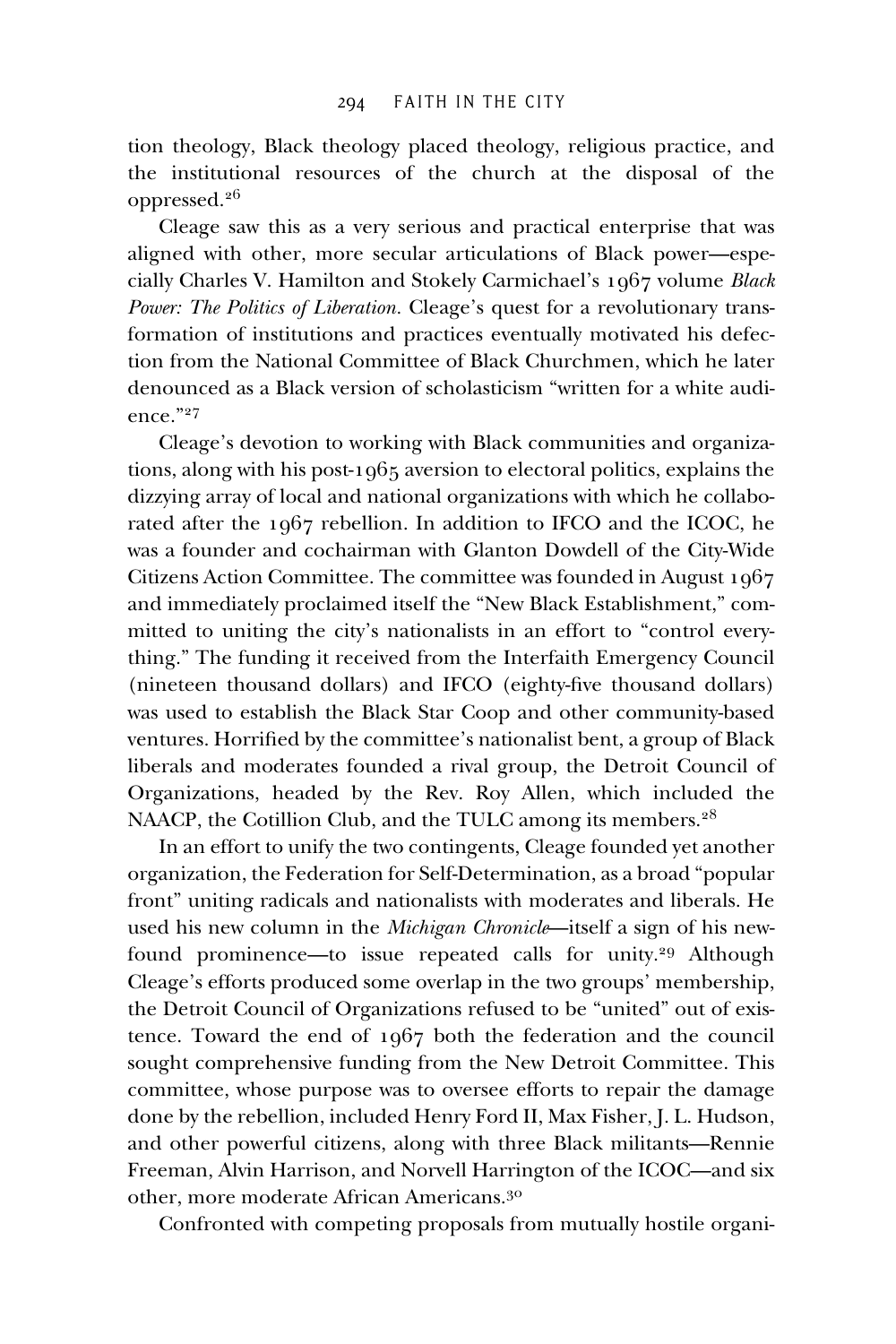zations, both of which claimed the exclusive right to speak for Black Detroiters, the New Detroit Committee granted each group one hundred thousand dollars for a one-year period. There were a number of conditions and strings attached. But Cleage was unwilling to compromise. In January 1968, the Federation for Self-Determination returned its share of the money and severed relations with New Detroit. Black members Rennie Freeman and Norvell Harrington resigned from the New Detroit Committee in protest. "As the news of the Federation's action spread," Cleage wrote in his column, "congratulations began to pour in from Chicago, New York, California and across the country. Everywhere black brothers and sisters were glad that a black organization had finally expressed in concrete terms of the meaning of the black revolution without the confusion of a hot summer night."<sup>31</sup> Looking past the author's exaggerations, the New Detroit affair led activists in Detroit and Black communities across the country to raise important questions about self-determination and community control.

While admirable in principle, the federation's decision left local nationalists with practical questions about how the revolution would be funded. Their search for practical solutions led to the publication of *The Black Manifesto,* a document delivered from the pulpit of the Riverside Church by James Forman, the international affairs director of SNCC, on May 1, 1969, demanding 500 million dollars ("\$15 per nigger") from white Christian churches and Jewish synagogues. Since these religious bodies were "part and parcel of the system of capitalism," the payments were to be penance for their complicity in oppression, racism, and colonialism.<sup>32</sup> The *Manifesto* laid out ten major areas into which the money would be funneled, including a southern land bank; four major publishing and printing centers in Detroit, Atlanta, Los Angeles, and New York; a National Black Labor Strike and Defense Fund; and an educational and fund-raising body, the International Black Appeal.

Although Forman and his coauthors targeted white churches and synagogues, they were cognizant of walking a fine line religiously. Complicity with the *Manifesto*'s demands was characterized as the "true test of their faith and belief in the Cross and the words of the prophets." But the authors were far more forgiving when it came to Black Christians, insisting that "we do not intend to abuse our black brothers and sisters in black churches who have uncritically accepted Christianity."

We want them to understand how the racist white Christian church with its hypocritical declarations and doctrines of brotherhood has abused our trust and faith. An attack on the religious beliefs of black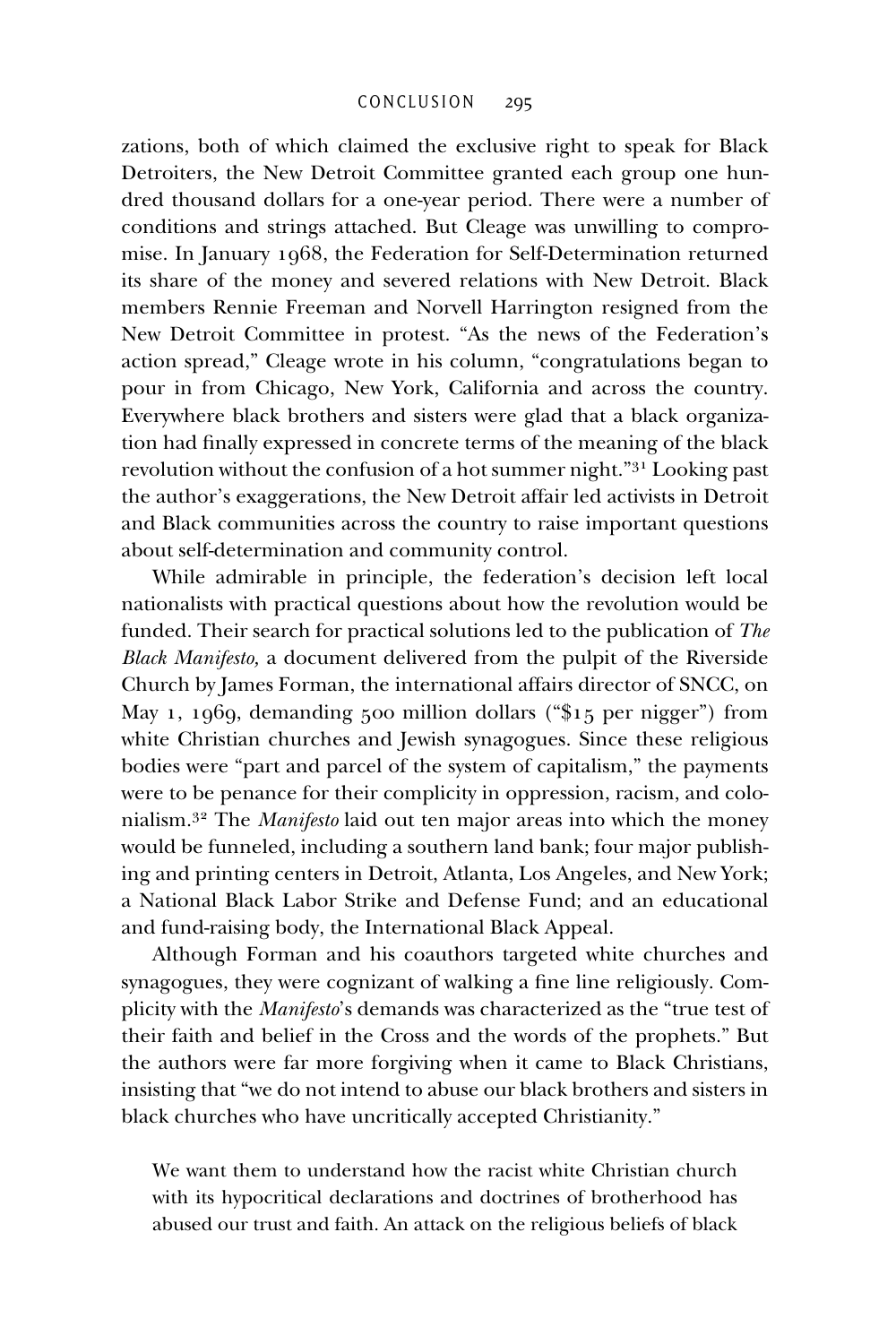people is not our major objective, even though we know that we were not Christians when we were brought to this country, but that Christianity was used to help enslave us.

For Black Christians such as the Rev. Charles A. Hill, who had devoted a lifetime to Christian principles, striving to realize the brotherhood of all mankind, the *Manifesto* was an assault on their most fundamental beliefs. But the *Black Manifesto,* perhaps more than any other artifact of those troubled and heady times, demonstrates how far local activists had moved from the ethic of interracial unity, King's "beloved community," and the political theology of the social gospel. The generational chasm—symbolized to some degree by the political and theological differences between Hill and Cleage—would never really be closed, and the Black church's role in local and national politics would never be quite the same.

For all of its faults, the *Manifesto* was a remarkable document. Uniting a critique of organized religion with a call for economic self-determination, it was drafted in Detroit during the 1968 National Black Economic Development Conference. The conference, organized in part with IFCO funds, was held at Wayne State University on April 25–27 of that year and was attended by over six hundred delegates from organizations across the country. The conference situated local activists within a larger national trend, but the fact that it took place in Detroit was not without significance. The body heard from James Boggs and Milton Henry, who, along with his brother Richard, had just organized the separatist Republic of New Africa. In several resolutions, many proposed by local activists, conference participants rejected the definition of Black power as Black capitalism and minority entrepreneurship and emphasized the importance of landownership and control of ghetto institutions, especially schools.

Many of the resolutions reflected the Marxist position on Black nationalism being developed by James and Grace Lee Boggs, Ken Cockrel, General Baker, John Watson, James Forman, and others. While there is some question about whether the *Manifesto* was directly influenced by Cleage, it is known that Watson, Cockrel, Luke Tripp, and Mike Hamlin—all of whom were nominated to the Steering Committee assigned to implement the *Manifesto*'s programs—assisted Forman in drafting the document.33 The reaction of most white churches and nearly all of the synagogues that weighed in was negative if not out-and-out hostile. But this, too, was indicative of changes in the local movement culture. White churches and clergymen were no longer seen as valuable allies. Instead,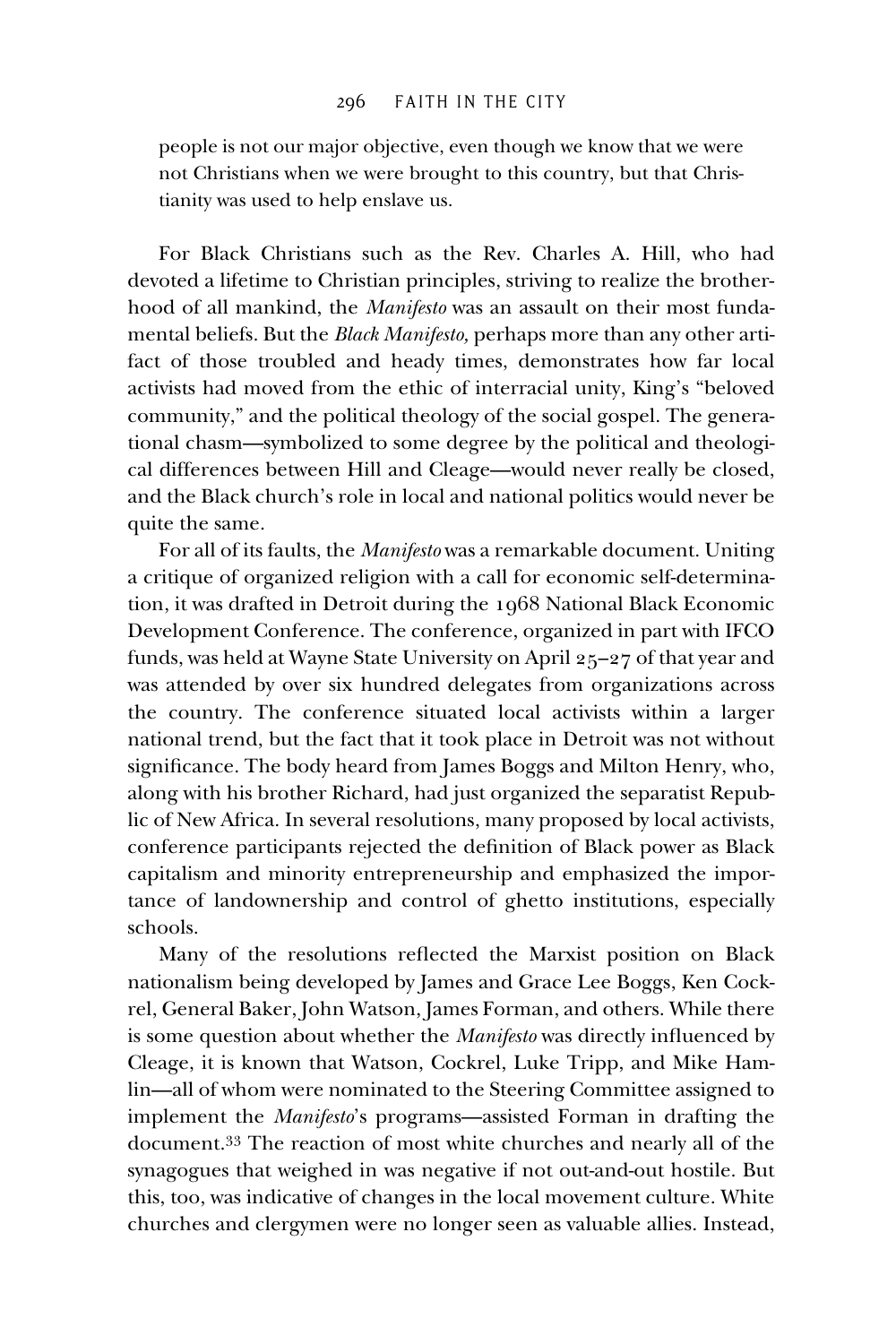they had become mere funding sources. Blacks and whites alike were growing deaf to calls for interracial brotherhood.<sup>34</sup>

At the same time, younger activists, who were more inclined to think in Marxist terms, turned toward the factory as the prime site for organizing Black power. Organizers were welcome at the Shrine of the Black Madonna, but many of them felt that Cleage's approach did not go far enough. Many of these younger radicals came to understand religion (particularly Black theology) as just one of many cultural—and I would say ethical—dimensions in their evolving philosophy. Those who had belonged to groups such as UHURU and the WCO felt that what was now needed was a Marxist-Leninist movement linking the community, churches, and the shop floor.

In particular they seemed to feel that the strictures of the Alinsky model had led them to ignore the unions for too long. "I think that in order to have been effective in Detroit in the late '60s," observed Sheila Murphy Cockrel, "organizations like WCO would have had to take on organized labor, given the nature of racism in the unions."35 There was also a sense that older Black unionists, from A. Philip Randolph down to Horace Sheffield and the TULC, had "sold out": no longer part of the solution, they were now viewed as part of the problem. Having gotten valuable training in groups such as the WCO, younger activists were moving in a different direction. "At that time SNCC was moving towards Black Power," recalled Mike Hamlin. "White radicals were moving toward mysticism and saying that the working class was too corrupt, could not be organized, wasn't a revolutionary force. Part of our effort was to prove that wasn't true."36 But the fact that activists could no longer rely on the labor movement—and had in fact become antagonistic toward it—is surely one of the biggest changes from the 1930s to the 1960s.

Nearly a year before the rebellion, Mike Hamlin, General Baker, and John Watson started their own independent newspaper, the *Inner-City Voice.* This paper, and later Wayne State's student newspaper, *The South End* (which had been "liberated" by John Watson), served as forums for the new ideological debate; the first issue of the *Inner-City Voice* included writings by Ché Guevara, even though he was "white." The paper was also, like the *Illustrated News* had been years before, a vehicle for propaganda and organizing. Several members of the *Voice* group worked in the Dodge Main plant and decided to use the shop floor as their point of entry into the class struggle. "We took the paper, which called for revolution, out to the plants," explained Hamlin, "and distributed it and were prepared to fight to the end with any worker, Black or white, or anybody else who tried to stop us from distributing it." At the same time,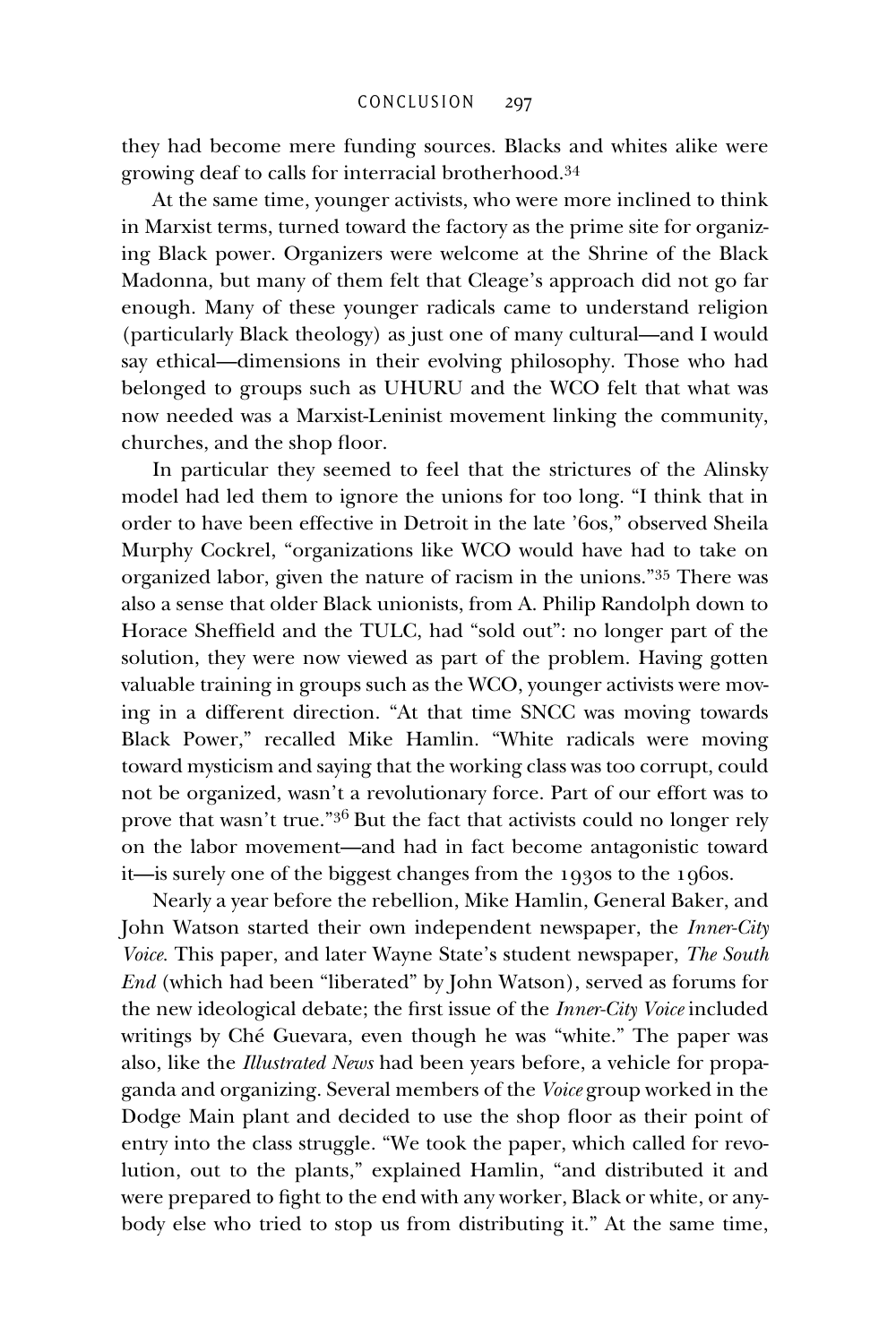their offices became a gathering place, attracting nationalists with "nothing else to do," students, and others "just off the streets," what James Boggs called "the street force."37

This loosely organized vanguard led a series of wildcat strikes in the spring of 1968 that spread throughout other city plants. The strike led to the formation of the Dodge Revolutionary Union Movement, of similar Revolutionary Union Movements in other plants, and in 1969 to the emergence of the League of Revolutionary Black Workers. For many, the wildcat strikes called to mind the sit-downs in the 1930s with the addition of bongo drums and other forms of Black cultural expression. Edward Lee, a worker at Dodge Main and the brother of Grace Lee Boggs, described the scene he observed from a factory window as someone on the street began to beat a bongo drum and was joined by another "until a line of perhaps twenty bongo players rent the air with the curious, alien and slightly frightening noise."

On the streets a group of young blacks began to dance. Dressed in Afro robes, they complement the drums and draw the interest of the bystanders. Some of the workers at the windows mutter "Obscene savages" but there are also some who watch intently, apparently studying the action. Old photographs and antidotes of the sitdown strikes of 1937 come to my mind. The spontaneity and fellowship of those days seem related to what is taking place. . . . It seems to me that here, as in the sitdowns of a generation ago, there is a superb job of organization and leadership.38

There seems to have been a general feeling that the strikes, familiar as they may have seemed to some older activists, were at the same time something new and different. Still, with the establishment of DRUM and the league, the patterns of political radicalism in Detroit did in a sense come full circle—back to labor if not to the organized labor movement. Many of the trends seen in Detroit's political radicalism from the early 1960s onward now coalesced in the league. League members attempted to create an almost entirely comprehensive revolutionary political and cultural center, and before the group broke apart in the early 1970s, wrenched by internal and external pressures, it was well on its way to establishing a multilevel strategy for revolution that, like the initiatives outlined in the *Black Manifesto,* connected labor, education, the media, and the political process.

The multifaceted network that the league managed to establish during its short life span included a publishing company, a bookstore, a film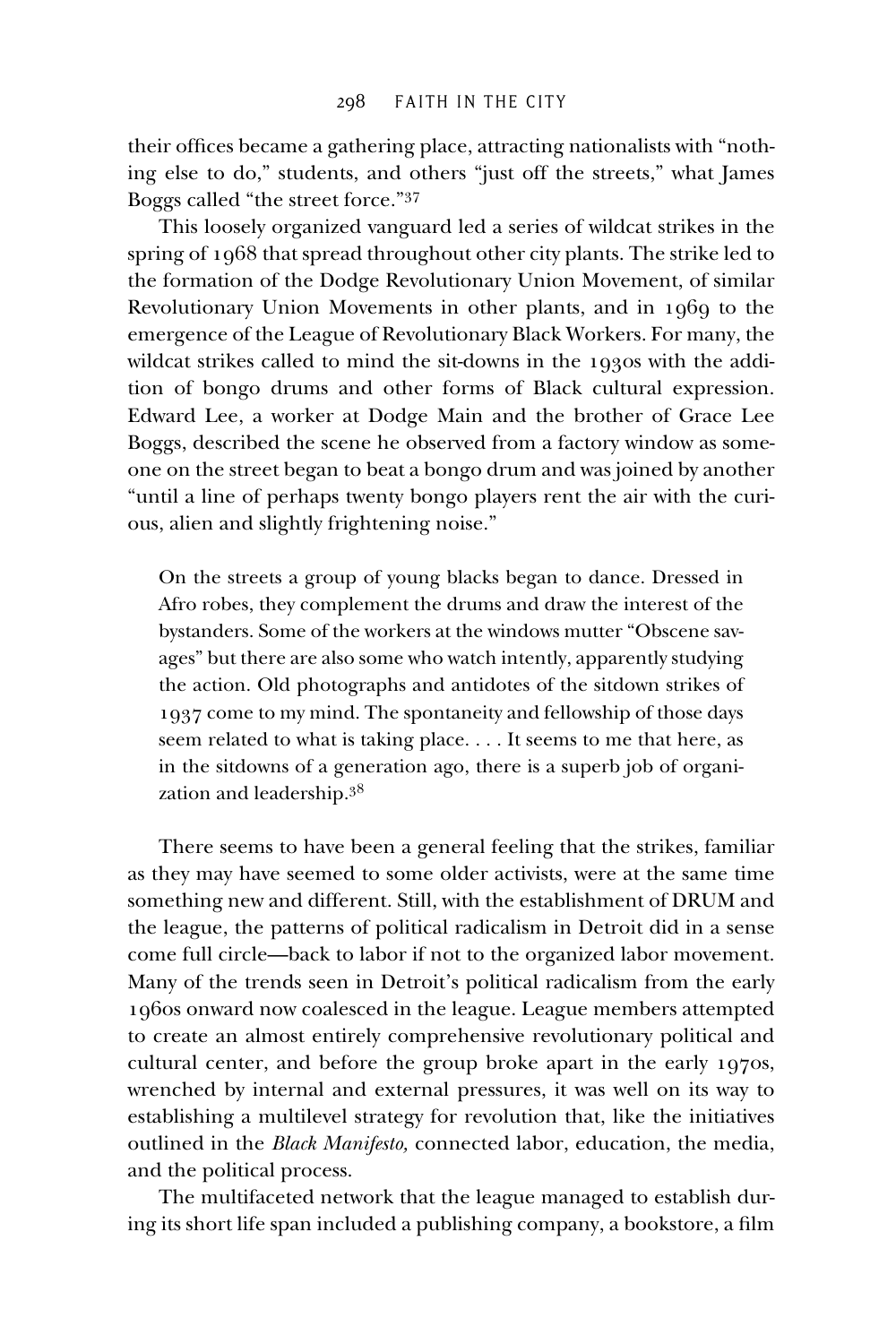production unit, and a well-funded nonprofit organization.<sup>39</sup> Afraid that the romantic appeal of the California-based Black Panther Party, which they considered to be politically uninformed, would challenge the league's preeminence, Luke Tripp and John Watson preemptively organized a Detroit chapter of the Panthers and attempted to induce its members to join their own "street force."40 They also worked with young people, supporting school walkouts, protests, and efforts to create independent "freedom schools." Throughout the late 1960s and early 1970s, they maintained their relationship with Reverend Cleage's Black Christian nationalism and the various efforts stimulated by the publication of *The Black Manifesto.* League members also kept in personal and ideological contact with Grace Lee and James Boggs and the Socialist Workers Party (particularly in opposition to the Vietnam War), as well as with the Henry brothers.

The antiwar effort was led, in part, by the ICOC, which worked with the Cambridge, Massachusetts-based RESIST to assist young Black men in either avoiding or resisting the draft. Along with groups such as the Detroit chapter of the Northern Student Movement and People against Racism, the league also engaged in antiwar demonstrations and educational programs. Detroit once again found itself in the vanguard of political radicalism.

The league was eventually destroyed, to some extent, by its own success. The process was emblematic of the overall decline in the fortunes of the city's second civil rights community. Having spread itself thin, organizationally and ideologically, the league, like so many groups before it, dissolved into a loose army of factions whose differences proved irreconcilable.41 Like the rest of the civil rights community, the league also attracted a formidable array of hostile adversaries. The old liberal-labor coalition was never very accepting of what it characterized as a group of young, communistic upstarts, and the UAW hierarchy more or less closed ranks against it.

Historian Heather Thompson recounts a story that exemplifies the terrible relationship between the league and the UAW. In August of 1973 a wildcat strike broke out at Chrysler's Mack Avenue stamping plant in Detroit. Although the action was not actually lead by the league, the group was blamed for the strike by the enraged UAW hierarchy. When negotiations to end the walkout broke down, the UAW International decided to take matters into its own hands. Union officials from across the city were contacted to assist in ending the strike. "The next morning, at 4:30 a.m., one thousand union officials met at the Local 212 union hall and began to map out their strategy for ending the wildcat,"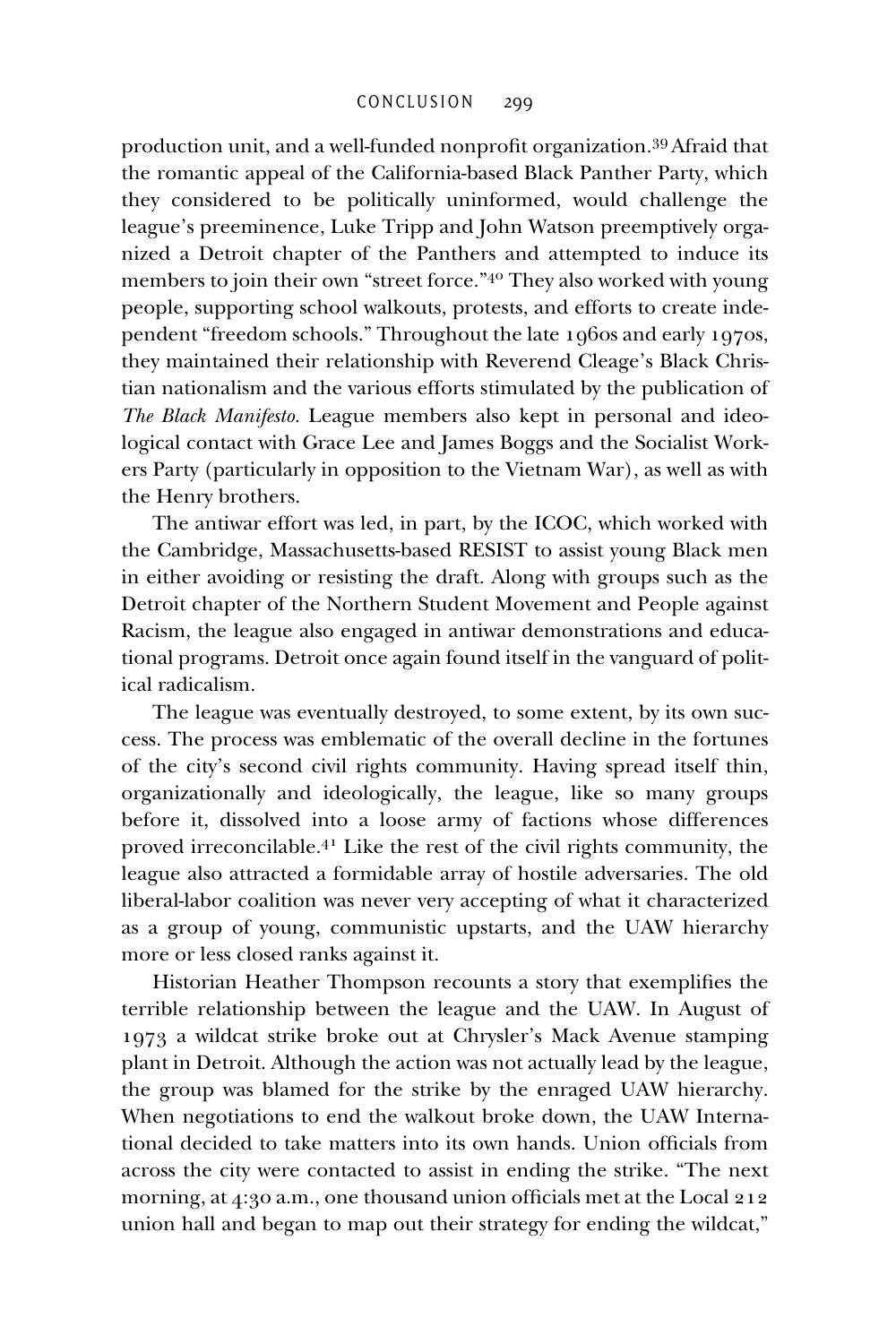Thompson writes, "With baseball bats, pipes, and an assortment of other weapons in hand  $\dots$  the assembled union officials marched in groups of 250 to each of the four Mack gates and began to attack picketing workers." By early morning the UAW had violently and successfully ended the action, which not coincidentally proved to be the last of its kind. The best that can be said of this shocking turn of events is that the attackers were an interracial group—an unforeseen spin on the old labor slogan "Black and White, Unite and Fight."<sup>42</sup>

Many white rank-and-file workers—particularly those who cast their lot with George Wallace's racist 1968 presidential campaign—greeted the upsurge in Black labor radicalism with fear, suspicion, and at times open hostility.<sup>43</sup> Adding insult to injury, the league, along with other Black radical groups in Detroit and across the nation, was subjected to investigations by COINTELPRO, the FBI's notorious counterintelligence program, which had already targeted organizations such as the Communist Party and the Socialist Workers Party.

COINTELPRO's policy with regard to Black nationalist groups, which the bureau labeled "Black Hate" organizations, was to "expose, disrupt, misdirect, discredit, or otherwise neutralize . . . their leadership, spokesmen, membership, and supporters" in order to prevent the groups from developing coalitions and establishing a level of respectability.44 Its efforts and the white backlash against Black radicalism were at least as instrumental in the destruction of the league and its fellow radical groups of the late 1960s and early 1970s as HUAC and anticommunist hysteria had been in the destruction of Detroit's earlier civil rights community. As one activist put it: "There were political forces opposed to us and they knew what they were for and against. They prevailed, and we didn't."<sup>45</sup> Still, the federal government's efforts to hinder individual and organizational action on behalf of civil rights, social justice, and African American liberation were matched blow for blow by the activists' own efforts to transform society.

Many of the groups active in the late 1960s did not weather these internal and external pressures. With a few exceptions—notably the Shrine of the Black Madonna—the vast majority of organizations from the later civil rights community have long since dissolved. The league carried all of its ancillary groups, including the International Black Appeal, with it to the grave; the ICOC ceased operations, as did the Boggses' various groups, including the Organization of Black Power. And the Henry brothers' Republic of New Africa was killed in a rain of bullets through the windows and doors of C. L. Franklin's New Bethel Baptist Church. On March 29, 1968, shortly before midnight, police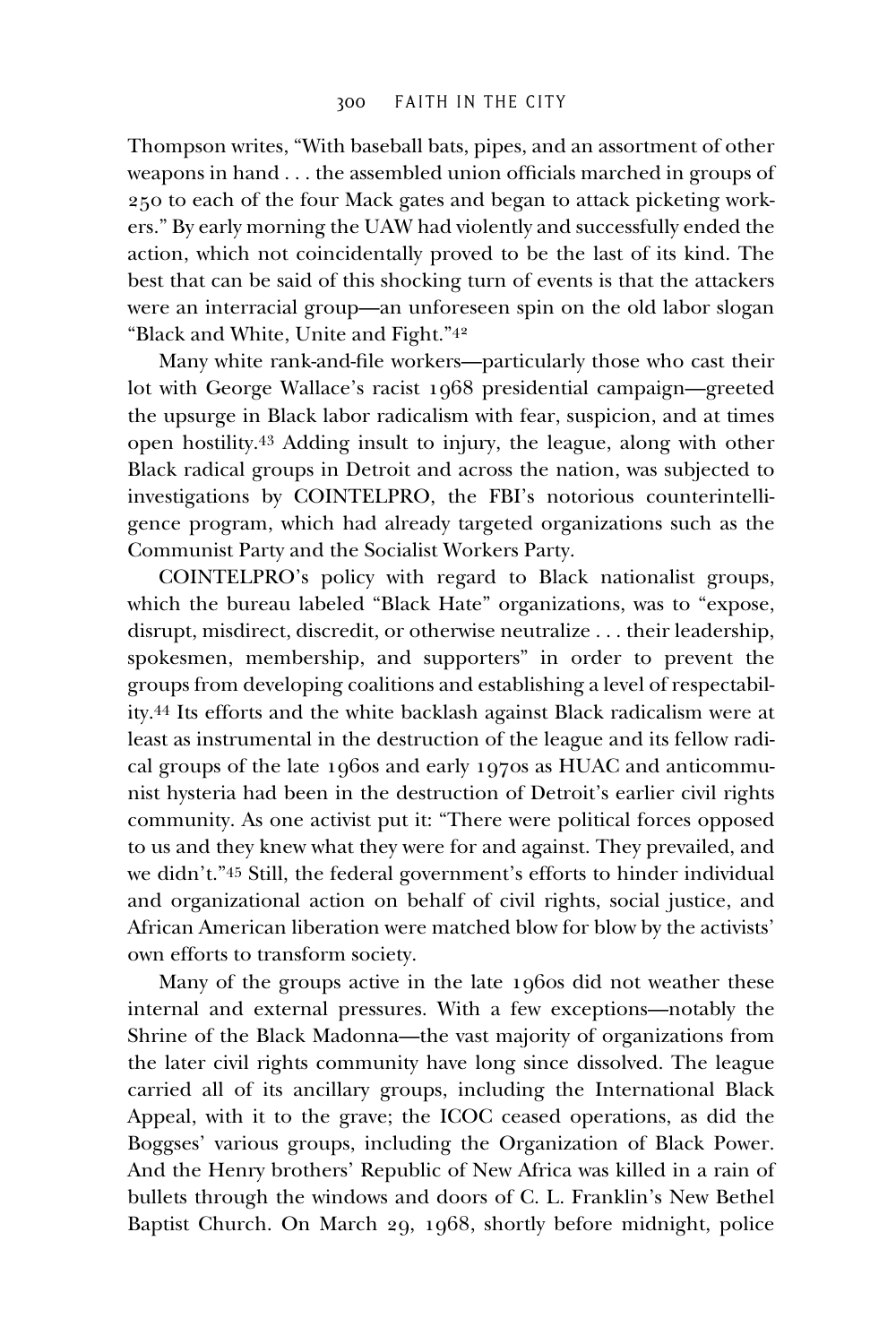raided the church, where a Republic of New Africa meeting of 250 adults and children was just breaking up. The reasons for the use of deadly force remain unclear, but the police's aggressive action resulted in major damage to the church, the death of 1 officer, and the wounding of 3 of the meeting's participants. Mass arrests immediately followed, with a total of 142 men, women, and children dragged to Detroit's downtown jail—an action that prompted George Crockett, by then a Recorder's Court judge, to hold an all-night marathon of bond hearings.

The speed with which Crockett moved to allow the defendants to post bond did not endear him to the police or the city's angry reactionaries. He nevertheless survived subsequent attempts to unseat him and indeed went on, in 1980 (at age seventy-one), to win the congressional seat vacated by Charles C. Diggs Jr.

The New Bethel incident was just one of a string of violent confrontations with overzealous police. The New Bethel defendants were tried in two separate trials, with Ken Cockrel serving as the lead defense counsel. His belligerent yet brilliant defense led to acquittals in both cases. The city's Black radicals declared a major victory, but the Republic of New Africa never really recovered.46

Detroit's civil rights community was always more than the sum of its component organizations and institutions, however. Many of its members entered the city's administration, especially after the 1973 election of Mayor Coleman A. Young, who remained in the office until 1992; others managed to achieve positions within the UAW hierarchy or continued to work in radical and grassroots associations. Grace Boggs, a loyal Detroiter and committed activist, still lives in the city and runs the Boggs Center, a progressive nonprofit organization dedicated to nurturing community leadership, especially among young people. The SWP's ranks have been greatly diminished over the years thanks to a series of internal purges, but Solidarity, an organization founded in part by ex-SWP members, still supports rank-and-file labor activism in the city. As both role models and contemporary activists, its members serve as a living legacy for future generations.

The churches are also still there, still struggling to meet the needs of their congregants and the city's residents. Hartford Avenue (now Memorial) Baptist has gone from humble beginnings in 1920, as a thirty-fivemember congregation on the city's old west side, to a massive church in terms of both membership and its stately stone structure on the city's northwest side. The Rev. Charles G. Adams, who has pastored the congregation since Hill's retirement in April 1968 at age seventy-five, has managed in many ways to combine the legacies of Reverends Hill and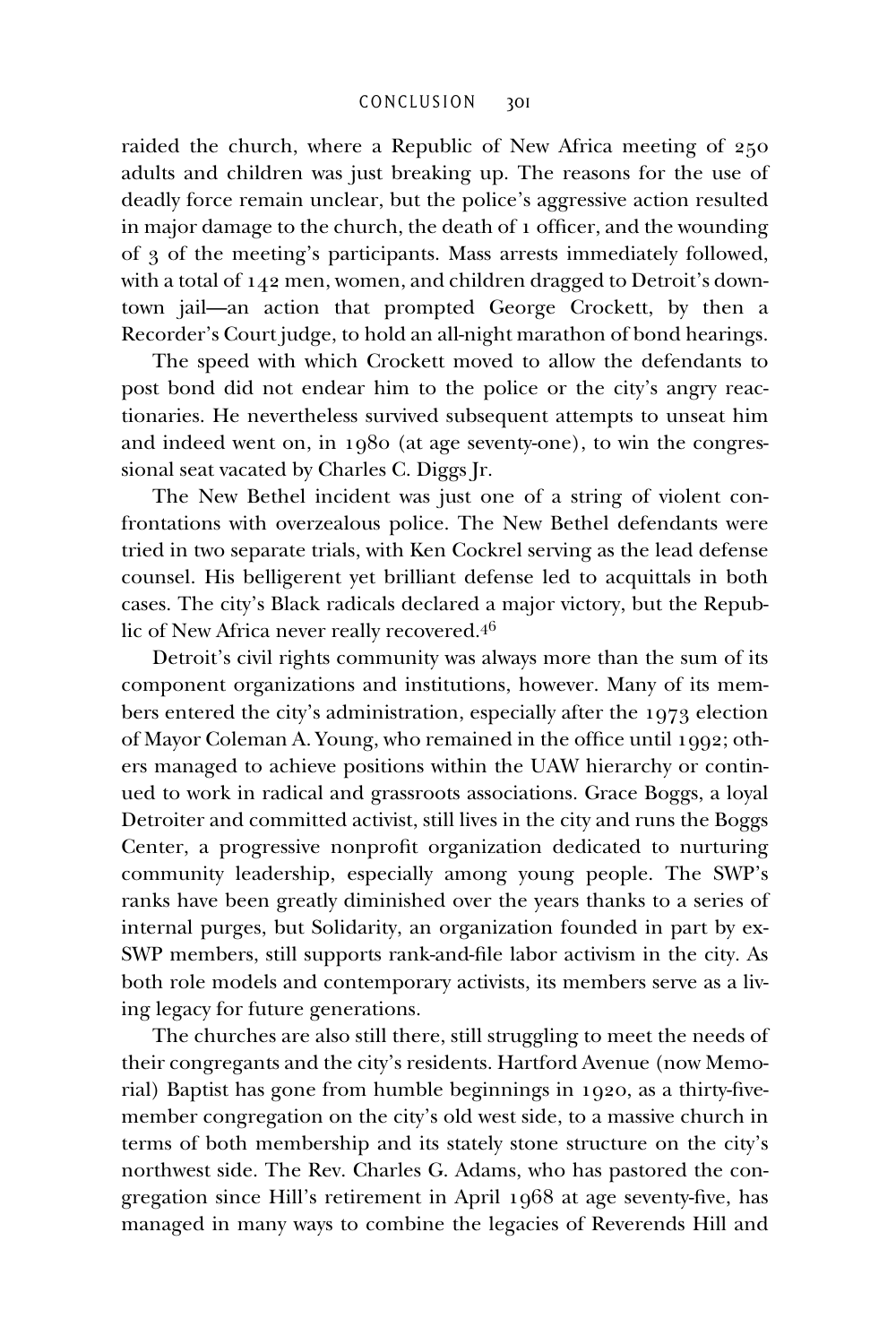Cleage. Hartford currently runs the AGAPE House, which offers medical and legal referrals, clothing, a daily senior citizens program, a hunger task force, and the REACH program for AIDS awareness, among its other efforts. While maintaining an array of outreach programs for young people and families, the Hartford Economic Development Foundation has also worked with national chains such as Kmart and Home Depot to help spark the much-needed return of investment to the city. "The church needs to concentrate on the business of creating economic institutions," suggests Adams, who has just entered his fifty-first year in the ministry. Given the problem of corporate downsizing and plant closures, Reverend Adams continues, the Black church "finds itself in a situation where it is the best continuing, organized entity in the black community for the acquisition and redevelopment of land, the building of business enterprises and the employment of people."47

Plymouth Congregational (now UCC), too, remains true to the activist heritage of the Rev. Horace White and his successor, the Rev. Nicholas Hood Sr. The church has been pastored by the Rev. Nicholas Hood Jr. since his father's retirement in 1985. Like his father, Reverend Hood Jr. has also served on the Common Council and currently oversees the creation of the Medical Center Court Apartments, renamed in honor of Reverend Hood Sr., as well as the newer Medical Center Village Apartments and the Housing Ministry at Plymouth. The church also continues to deliver services to developmentally disabled and mentally retarded adults through the Cyprian Center (named in honor of Hood's daughter, Sarah Cyprian Hood) and a variety of assisted-living and independent-living residences. Reverend Hood Jr. also founded the Plymouth Education Center, the first charter school in Michigan to build a new building (at a cost of twelve million dollars) from the ground up. The school currently has an enrollment of more than eight hundred students.<sup>48</sup>

Fr. Canon Malcolm Dade remained active in the church and the community even after his 1972 retirement from St. Cyprian's, right up until his death in 1991. Much like Reverend Hill, Father Dade never lost faith in the possibilities of an enlightened liberalism. He helped to establish new churches in predominately African American communities in Inkster (St. Clement's) and Ecorse (Church of the Resurrection) and was also the founder and first president of the Michigan Chapter of the Union of Black Episcopalians. In 1961, Father Dade was appointed the first Black honorary canon of the Cathedral Church of St. Paul in Detroit. He served by appointment on various City Commissions under five different mayoral administrations from 1942 to 1976. Unlike many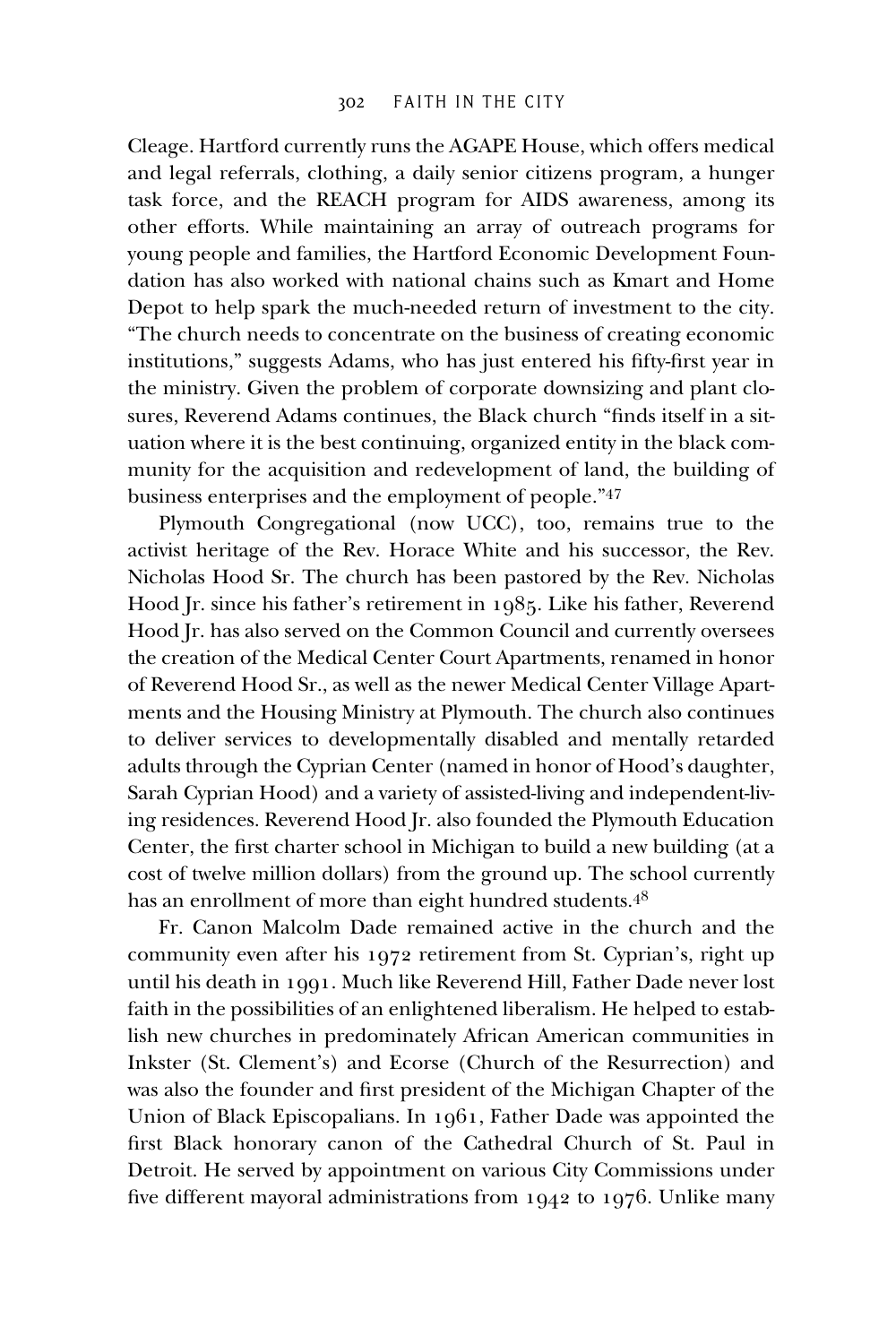old west-side churches, St. Cyprian's has remained firmly rooted in the neighborhood where it grew up.<sup>49</sup>

One wonders what Father Dade really thought of Albert Cleage's Black Christian nationalism and the Black power movement in general. "My father might have endorsed some of the values in Black nationalism," his son, Malcolm C. Dade Jr., conjectures, "but, let's put it this way, he was no disciple of Malcolm X." When asked what the Black church should be doing "in these troubled times," Father Dade's reply, published in a volume of essays on the Black gospel within white churches, was: "Do what we have been doing for the past thirty years! Identify with our people; be where they are; be willing to be hurt, to be misunderstood, to be denounced and falsely judged. . . . The Gospel can speak through us in Detroit!"<sup>50</sup>

In 1968 Reverend Cleage stunned Detroiters by giving back the hundred thousand dollars granted to the Federation for Self-Determination by the New Detroit Committee because the money "brought interference from whites and bickering among Blacks." He called a national press conference to announce his decision, which seems in hindsight to have signaled a turning point. In the years since, the shrine has continued to grow and evolve. In the early 1970s, Cleage, who took the name Jaramogi Abebe Ageyman, turned his back on the public world of predominately white funding agencies, organizational rivalries, and rhetorical grandstanding and turned inward toward the shrine and the Black Christian nationalism movement. In his book, *Black Christian Nationalism,* he writes, "I am not convinced that Black theologians cannot move beyond the basic theological statements outlined in *The Black Messiah.* Therefore I feel compelled to move on to the essential restructuring of the Black church implicit in that theology."<sup>51</sup>

Guided by the desire to create a separate nation within a nation—the long, hard dream of Black nationalists since the eighteenth century— Cleage/Ageyman strove to erect a series of counterinstitutions and methods of consciousness-raising to meet the political and spiritual needs of African Americans. In this way, the shrine would point the way toward a new promised land of Black power, dignity, and control. "I have been running around the country for some time now trying to *talk* Black people into power," Cleage/Ageyman said on another occasion. "I no longer believe this approach can work. . . . I'm going to have to function differently from now on."<sup>52</sup>

*Black Christian Nationalism* lays out the concrete program for nation building and begins to specify qualifications for membership (e.g., a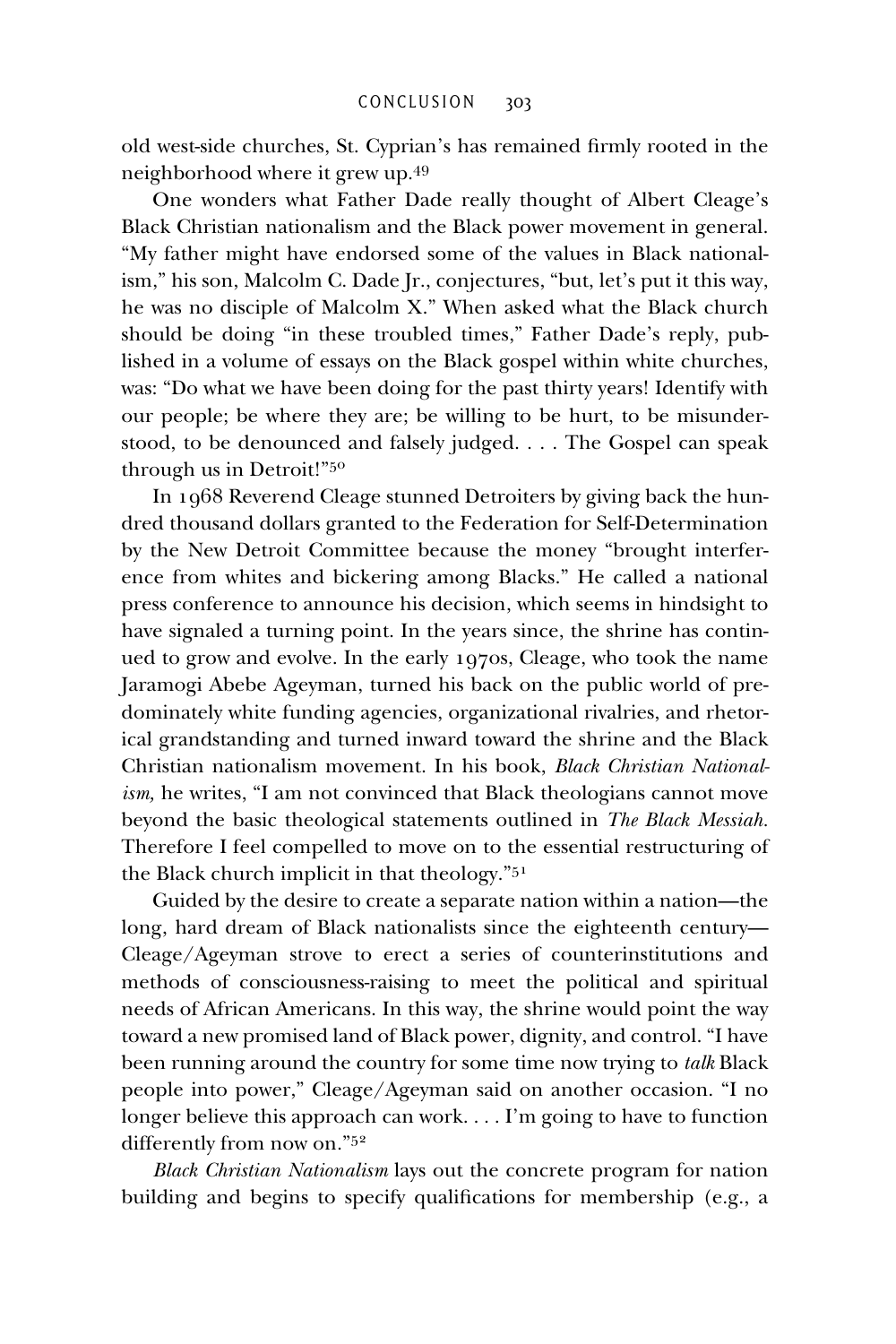twelve-month training program before full initiation, followed by two additional years of advanced leadership training), an educational and training schema comprised of three levels (i.e., the act of beginning or Kunanza, the process of growing or Kua, and the initiation into full membership or Kuanzisha), and a more elaborate political theology. It was a turn not only toward building the institutions necessary to sustain the nation but also toward the cultivation of an inner divinity and a new, much more collective sense of self. As the BCN Creed, which is still recited in the various shrines in Detroit, Atlanta, and Houston, puts it:

I believe that both my survival and my salvation depend upon my willingness to reject INDIVIDUALISM and so I commit my life to the liberation struggle of Black people, and accept the values, ethics, morals and program of the Black Nation, defined by that struggle and taught by the Pan African Orthodox Christian Church.

In essence, *Black Christian Nationalism* codifies a set of beliefs that Cleage and his associates had loosely articulated for years. By 1969, the concept of a nation within a nation was adopted in the church's *Black Christian Manifesto*, the document that sparked a restructuring of the rituals, organizations, and programs of the church. Central Congregational was officially renamed the Shrine of the Black Madonna in 1970. This was followed soon after by the institution of African naming ceremonies and new holy days; the establishment of a food cooperative program; and the inauguration of a training center, bookstore, and cultural center on Livernois Avenue (where the store still stands today, doing a brisk business in the community).

Even as they began to establish new shrines (two in Detroit that were subsequently consolidated into Shrine #1 at the original Linwood location and others in Atlanta and Houston), Abebe Ageyman continued to search for ways to make critical interventions in local politics. One vehicle, the Black Slate, Inc., was inaugurated in 1973 in order to support the election of Mayor Coleman A. Young. Schooled early on by his association with Reverend Hill, Young always understood the power of religion and the church in political mobilization. "Mayor Young always felt the Shrine's early endorsement of his campaign was a critical piece of his success," recalled a former adviser, "and he never forgot that."53 The Black Slate, which incorporated earlier tactics such as plunking and the lessons learned from the ill-fated Freedom Now Party, is also widely credited with the elections of Atlanta mayors Maynard Jackson and Shirley Franklin and a long roster of Black candidates in Detroit, including